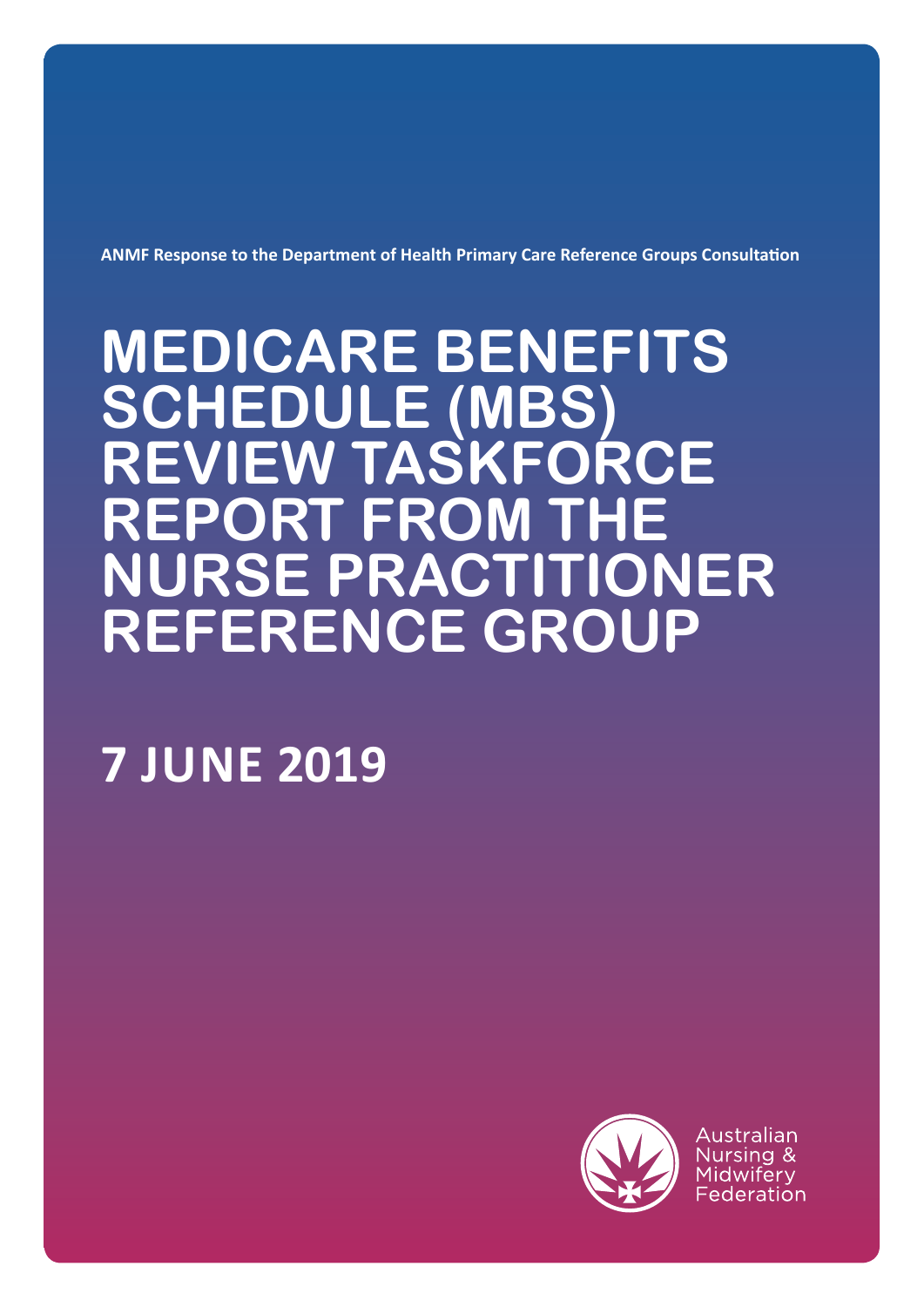

Australian Nursing and Midwifery Federation / **MBS Review Taskforce Report Nurse Practitioner Reference Group**

**Annie Butler Federal Secretary**

**Lori-anne Sharp Assistant Federal Secretary**

**Australian Nursing and Midwifery Federation Level 1, 365 Queen Street, Melbourne VIC 3000 T: 03 9602 8500 F: 03 9602 8567 E: anmffederal@anmf.org.au W: www.anmf.org.au**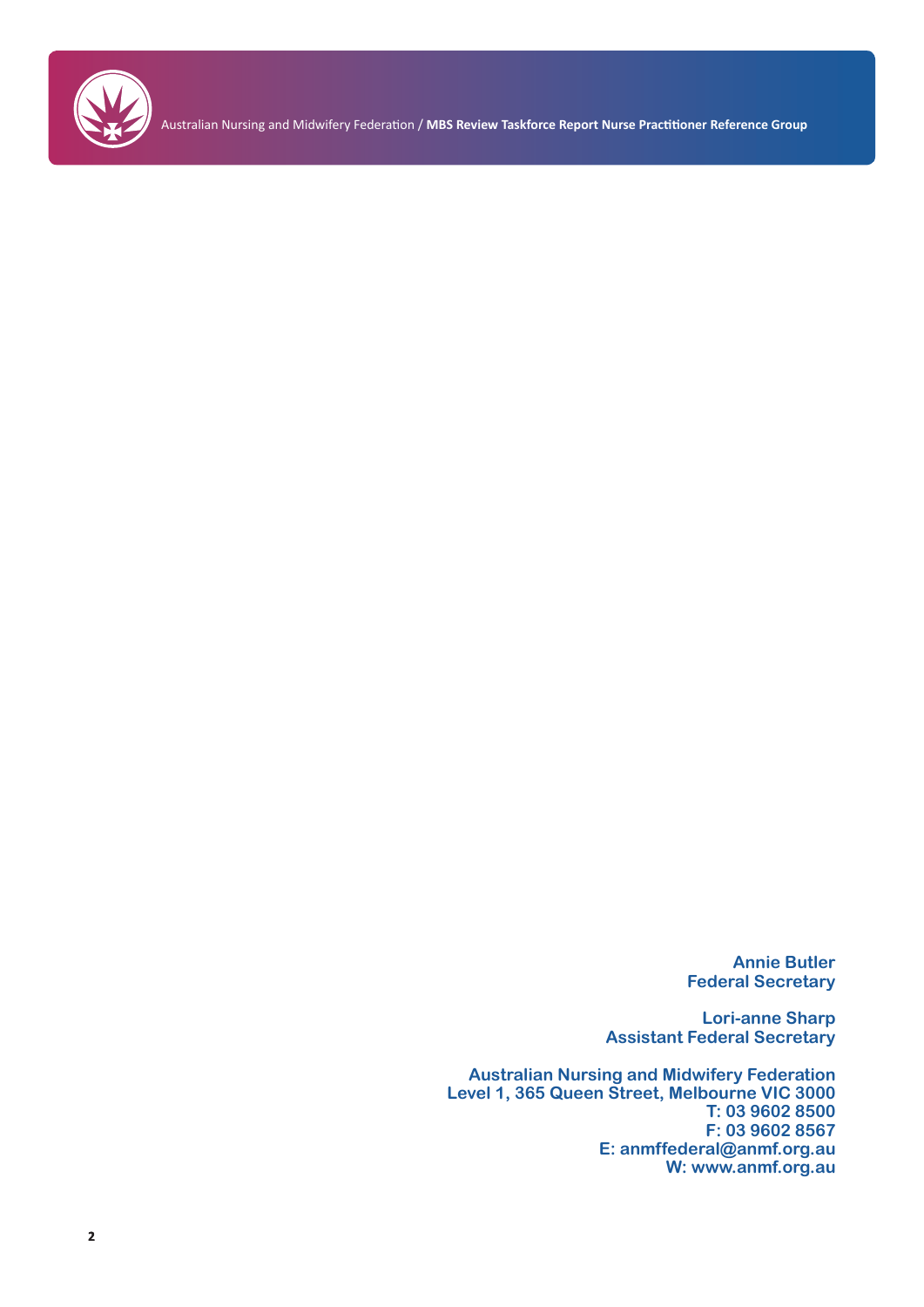

## **INTRODUCTION**

Established in 1924, the Australian Nursing and Midwifery Federation (ANMF) is the largest professional and industrial organisation in Australia for nurses and midwives, with Branches in each State and Territory of Australia. The core business of the ANMF is the professional and industrial representation of our members and the professions of nursing and midwifery. In collaboration with the ANMF's eight state and territory branches, we represent the professional, industrial and political interests of 275,000 nurses, midwives and carers across the country.

Our members work in the public and private health, aged care and disability sectors across a wide variety of urban, rural and remote locations. We work with them to improve their ability to deliver safe and best practice care in each and every one of these settings, fulfil their professional goals and achieve a healthy work/life balance.

Our strong and growing membership and integrated role as both a professional and industrial organisation provide us with a complete understanding of all aspects of the nursing and midwifery professions and see us uniquely placed to defend and advance our professions. Through our work with members we aim to strengthen the contribution of nursing and midwifery to improving Australia's health and aged care systems, and the health of our national and global communities.

The Federation would like to commend the Nurse Practitioner Reference Group (NPRG) on their comprehensive, well-supported report. It has long been our position that nurse practitioners (NPs) have an integral role to play in primary health care delivery across Australia. We are pleased that the recommendations of the Reference Group support this model of integrated, coordinated, individualised care. The nature of the model allows care delivery that fully utilises the skills, knowledge, experience, and expertise of all members of the health care team, reducing risk while improving outcomes for individuals and for the nation as a whole.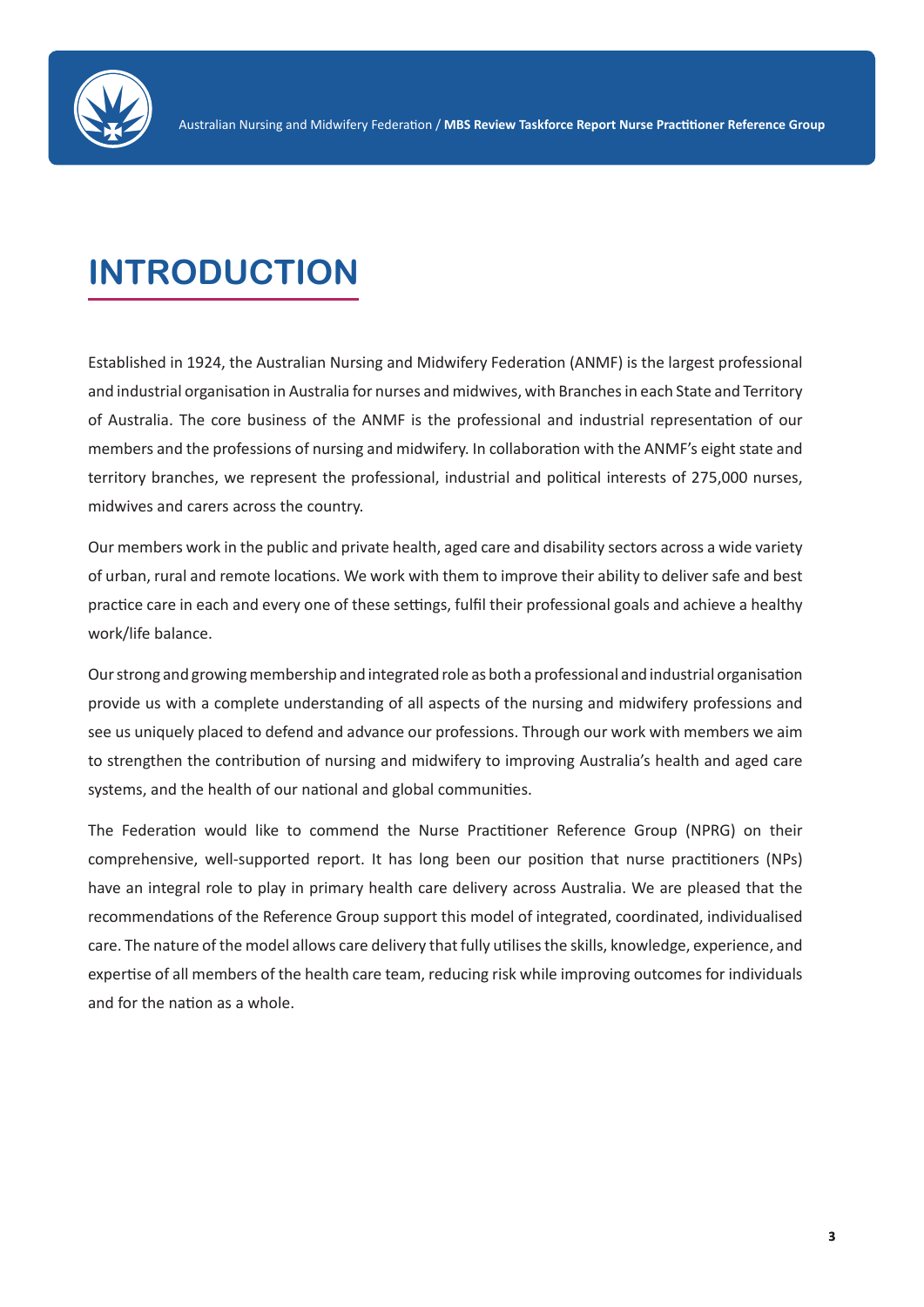

## **BACKGROUND**

As our health care system begins to shift from the traditional emphasis on management of emergencies and acute illnesses or acute exacerbations of illness to health prevention and management of chronic health conditions through a primary health model, the part NPs have to play in the health care team is increasingly important. NPs provide comprehensive care, not only in underserved communities (including remote areas, aged care, Aboriginal and Torres Strait Islander peoples, and homeless populations) but across metropolitan and rural areas of clinical practice. They provide safe, affordable, expert clinical care within a variety of settings.

The nature of the nursing profession means that nurses in general, and NPs in particular, are accustomed to operating as part of a holistic care team, and work well in collaboration with other health care professionals. At all levels of practice, registered nurses are adept at recognising where the knowledge, expertise and skills of our multidisciplinary colleagues are needed, then referring to and liaising with team members across the health professions.

The introduction of the NP role in Australia has improved primary health care access for marginalised, disenfranchised, and geographically isolated populations, while providing nursing expertise in such diverse areas as palliative care, cardiac health, alcohol and other drugs, and renal replacement therapy. Extending the services NPs can provide will reduce fragmentation of care by facilitating comprehensive assessment, evaluation, and treatment by NPs. It also offers increased opportunities to initiate health promotion discussions and disease prevention activities, thereby reducing the development and progress of burdensome preventable health conditions.

Dealing with one primary health provider, who in turn consults with and refers to other health care providers reduces the risk of conflicting advice or clinical decision making based on an incomplete picture, and facilitates a professional relationship between the person receiving care and the health practitioner.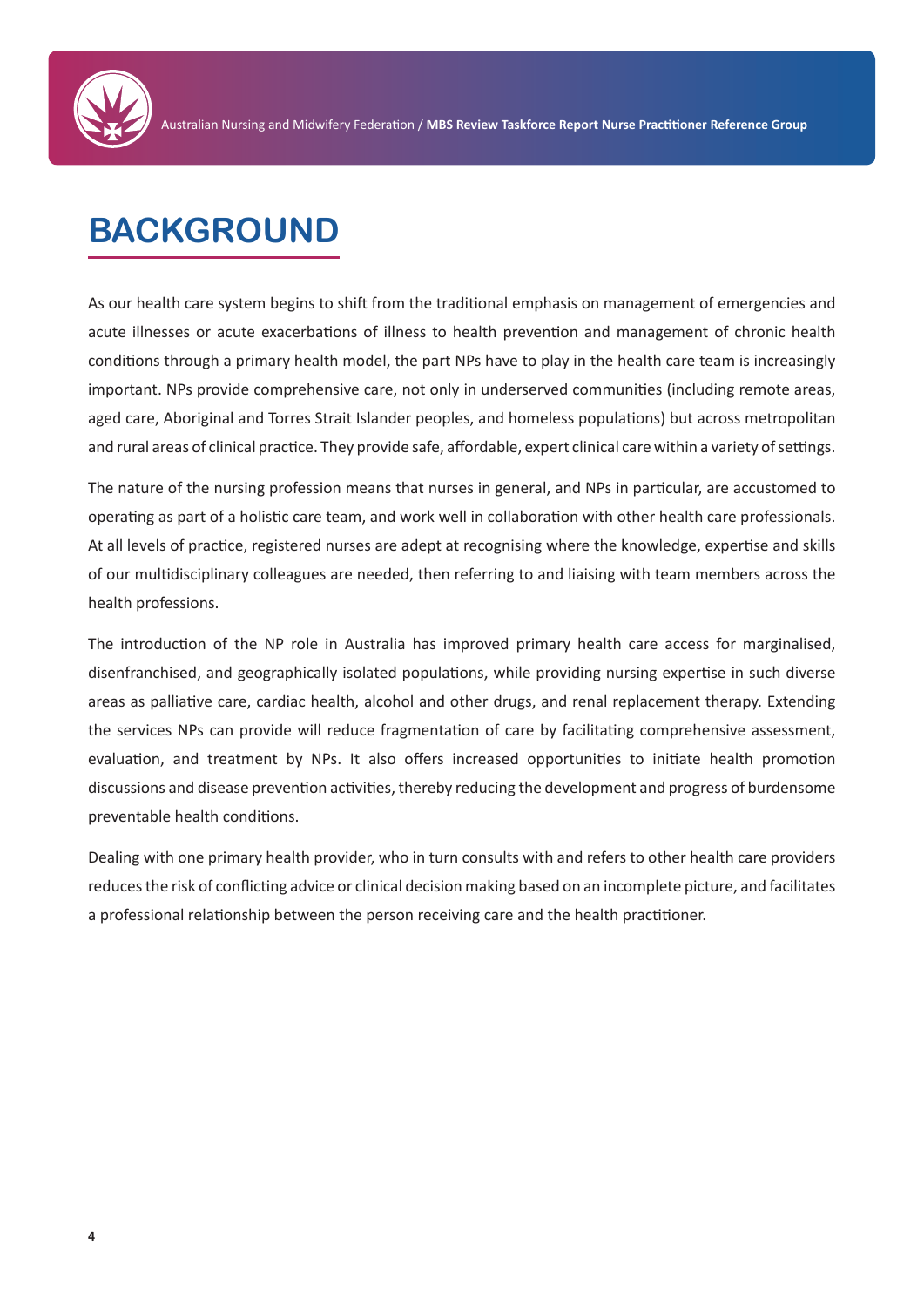

## **RESPONSE TO THE RECOMMENDATIONS**

The ANMF strongly endorses the fourteen recommendations made by the Reference Group, with comments as follows:

## **Recommendation 1 - Access MBS rebates for long-term and primary care management provided by NPs**

#### *Clinical case study:*

B has been treated by me since 2007 for post-traumatic stress disorder resulting from exposure to family violence, sexually inappropriate material, and physical assault perpetrated by her father. She was six when I first began treating her, at which time she displayed significant anxiety, communication problems, behavioural problems and learning difficulties. She was hypersensitive to noise, smells and many social situations. She has been diagnosed by a psychologist with intellectual disability; assessed by a speech pathologist as having language and speech difficulties; and found by an audiologist and psychologist to have auditory processing problems; and in 2008 an occupational therapist diagnosed her with motor, sensory, and perceptual disorders. These, combined with a diagnosis of autism spectrum disorder, make her treatment particularly complex – *NP (mental health), Vic*

NPs work across diverse practice settings to provide excellent primary care, particularly for people with chronic health conditions. The above case study demonstrates that NPs provided comprehensive and coordinated care for people with complex, long term health conditions. Delivering safe, affordable, professional health management requires sufficient time to take a comprehensive history, conduct a thorough evaluation of the patient, and prepare an individualised, collaborative plan of care for and with the patient, in order to achieve best outcomes. Amending these items to include NPs offers people more choice, particularly those people living in rural and remote areas, who often have limited access to health care providers.

#### **Recommendation 2 - Improve access to MBS-subsidised NP services in aged care settings**

As submissions and statements to the Aged Care Royal Commission have clearly demonstrated, this is an under-served population with increasingly complex medico-pharmacological needs. Yet the AMA's 2017 Aged Care Survey Report<sup>1</sup> demonstrates that, despite rising demand in both number of residents and need for health practitioner attendance, fewer GPs are prepared to service this sector. In contrast, NPs are both willing and able to provide safe, efficient, quality primary care to the ageing community.

<sup>1.</sup> Australian Medical Association Survey Report (2017) https://ama.com.au/system/tdf/documents/2017%20AMA%20Aged%20Care%20Survey%20Report.pdf?file=1&type=node&id=48948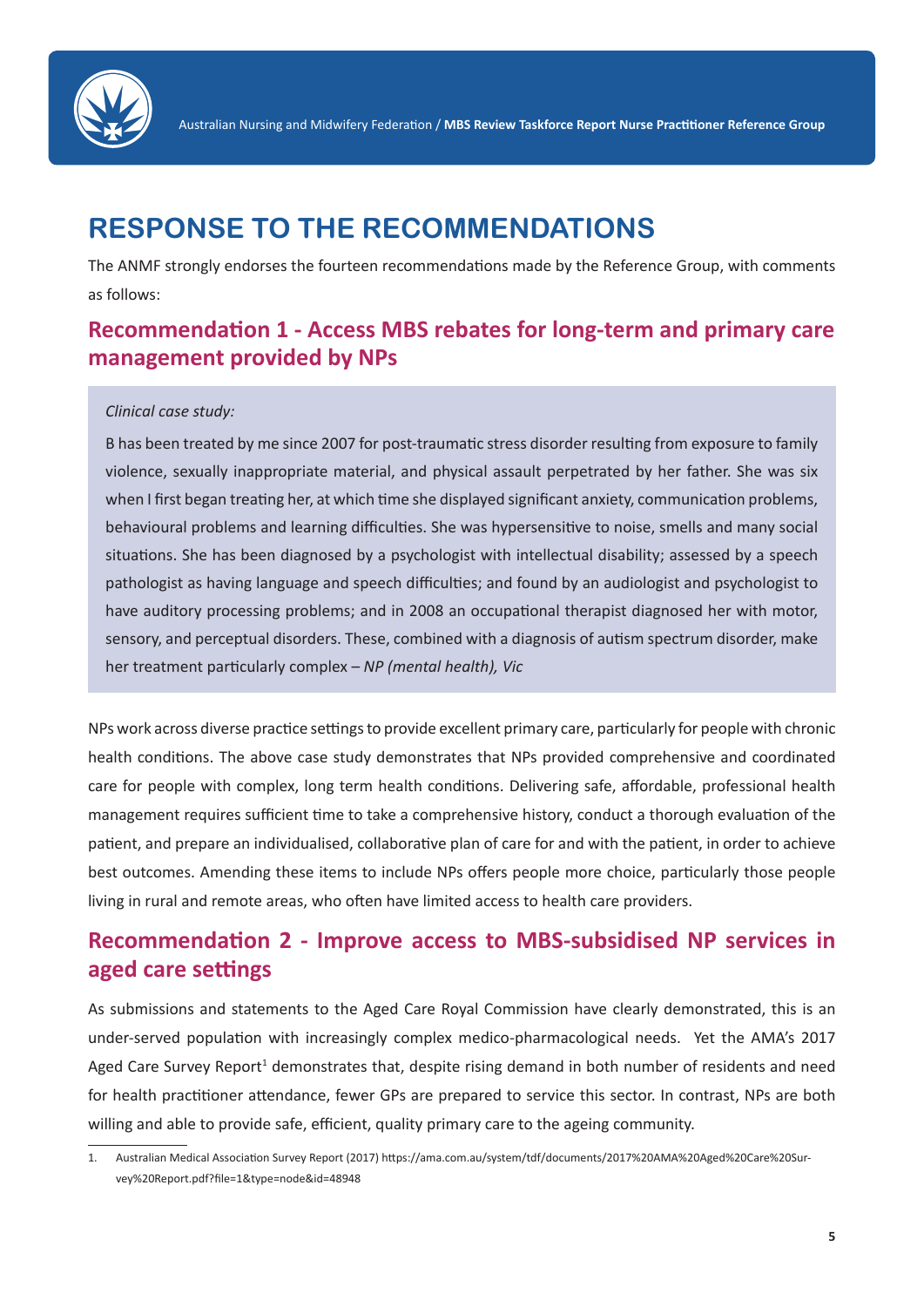

#### **Recommendation 3 - Enable DMMRs and RMMRs to be initiated by NPs**

We agree with the recommendation which, if implemented, will improve consistency of care where a NP is the primary health care provider, reducing polypharmacy (and thus reducing morbidity and mortality) in older people. Amending these items to include NPs will be particularly beneficial for the aged members of rural and remote communities, whose reduced access to health care practitioners mean less opportunity and capacity for review of medications. This will also assist with comprehensive medicines review for older persons in residential aged care, where in the absence of GPs, NPs can refer residents to an accredited pharmacist for a RMMR and implement the recommendations of the pharmacist's report.

#### **Recommendation 4 - Increase the schedule fee assigned to current MBS NP professional attendance items**

#### *Clinical case study:*

The restrictions of MBS impact on me financially: I have not been able to pay myself since opening my practice 9 months ago. I am currently being supported by the farm. However, I continue to do this work because I am passionate that this is a model of health care that can work and can meet the needs of the community. – *NP (primary health), SA*

The ANMF echoes the statements made in the *MBS Review Taskforce Report from the Nurse Practitioner Reference Group* in support of this recommendation, which note that NP sustainability is only workable when NP-led care is a financially viable option; NPs receive the lowest rebate for services of all advanced practitioners.<sup>2</sup> With the present scheduled fees, NPs must choose between taking the time needed to comprehensively address their patients' presenting issue, restricting the remuneration they attract, or delivering abbreviated care and generating income to cover their employment.

<sup>2.</sup> Middleton S, Gardner A, Della P, Lam L, Allnutt N, and Gardner G (2016) How has the profile of Australian nurse practitioners changed over time? Collegian 23(1):69–77 doi: 10.1016/j.colegn.2014.10.004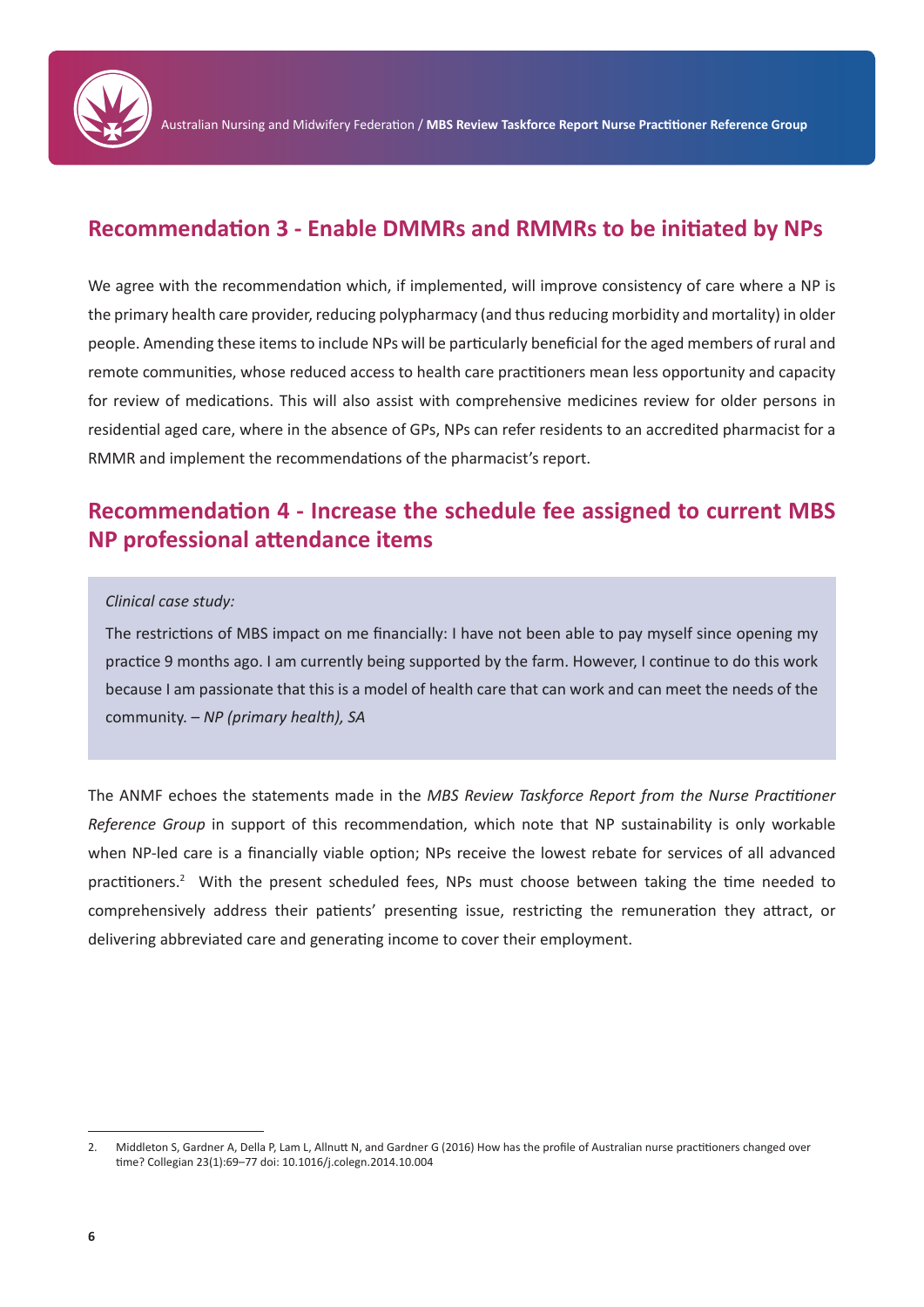

## **Recommendation 5 - Longer NP attendances to support the delivery of complex and comprehensive care**

#### *Clinical case study:*

One of the procedures I undertake is intrauterine device insertion, as a contraceptive and to help manage painful or heavy menstruation. There's a substantial amount of pre- and post-insertion counselling and education involved, in addition to the insertion itself, plus paperwork, but I can't access MBS rebates when the session goes past 40 minutes. – *NP (women's health), NSW*

We recognise the need for sufficient time to fully assess need and deliver care interventions for all patients. Whether related to the patient themselves, or the condition being treated, complex cases necessitate a longer time period for this to be performed safely and competently. Adding an MBS item that reflects this requirement will allow NPs to provide these patients with the comprehensive, individualised care their situation demands.

#### **Recommendation 6 - Access MBS rebates for after-hours or emergency care provided by NPs**

#### *Clinical case study:*

It is difficult for NPs to work to their full scope as we are unable to bill for treatment or procedures. For example if a patient presents with a deep laceration or complex wound that requires local anaesthetic, regional nerve block, exploration, removal of foreign body, washout and closure, the NP can only bill for time under code 82205/82210 or 82215. This means if an NP sees this patient, these procedures and treatments are not billed. This means that in some cases these patients are not seen by the NP but are seen by the ED general practitioner, as they are able to bill for all of the procedures/treatment. This increases ED waiting times, leading to access block and patient dissatisfaction. There are many other examples from ED including: management of bleeding in early pregnancy, bedside ultrasounds, DVT management, vaccination administration, eye examination and FB removal, skin infections, cellulitis, sprains and strains, joint dislocations, fracture management, closed reductions, and casting. Limiting our billing affects our capacity to work to our full scope and potential. – *NP (emergency), SA*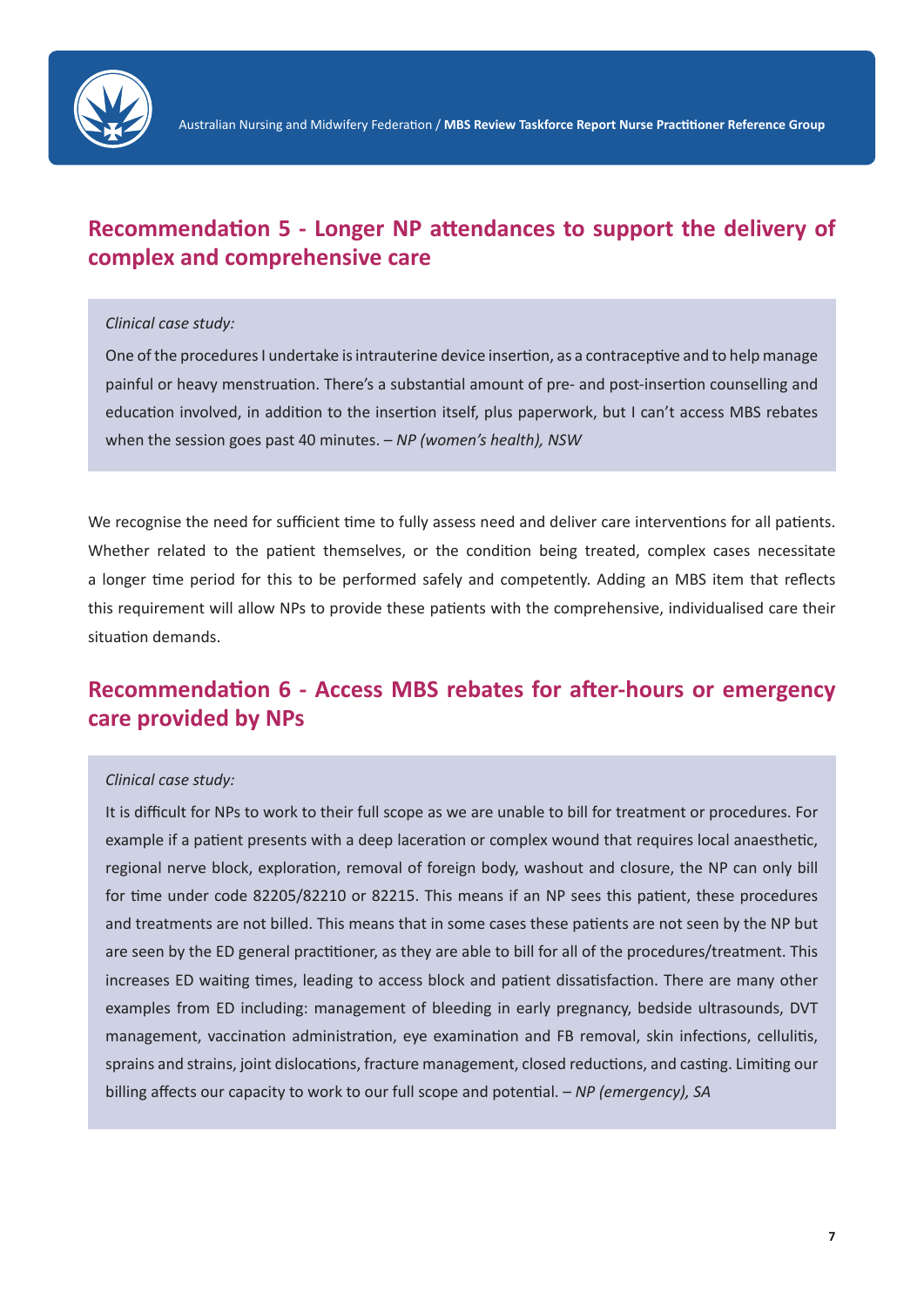Health accidents, emergencies, and condition deterioration occur regardless of time or day, so that even when in-hours access to health practitioners is unrestricted, out-of-hours health care is confined to accident and emergency departments, locum home visits, and where available, twenty-four hour clinics. This means not only fragmented care, but utilisation of scarce high-level resources when less cost-intensive options could be considered. This is particularly the case for residents in aged care, who too often face transfer and distressing and lengthy delays in an unfamiliar environment, which contributes to confusion and disorientation. Amending these items to incorporate NPs will reduce overall cost to the health care system, relieve pressure on accident and emergency departments, and facilitate integrated care with minimal disruption to residents and other patients, without requiring additional changes.

## **Recommendation 7 - Access MBS rebates for NP care received outside of a clinic setting**

#### *Clinical case study:*

I own and manage a practice in country SA. I purchased a building and started my current practice in October 2018. I practice here three days per week and work at two other country sites, one day each per week. I employ a GP one day per week. As well as having some of his own patients the GP signs off all the MBS documents that I need.

We have a great collaborative relationship as he really believes in and supports the NP model of care; if he was unsupportive, I would be unable to meet the needs of the community. If I do get access to more MBS items, I would continue to employ him as our relationship is mutually beneficial. He does a lot of the pregnancy care, so women do not need to go to a larger town for appointments. He has many years' experience and this is beneficial for me and our patients.

I am unable to sign off mental health care plans, enhanced primary care plans, or GP management plans. I am unable to order mammograms, renal ultrasounds, spinal x-rays, head x-rays or any CT scans.– *NP (primary health), SA*

As discussed above, the predominantly acute care-focused nature of the Australian system has resulted in few options for health care access out of hours and outside clinical settings. This issue is exacerbated in, but not confined to, rural and remote areas with few health practitioners. Adding items that allow NPs to contribute to meet this need will again improve access to care, reduce overall cost to the health care system, relieve pressure on accident and emergency departments, facilitate integrated care, and allow preventative health initiatives like NP-led occupational and preventative health programs in workplaces.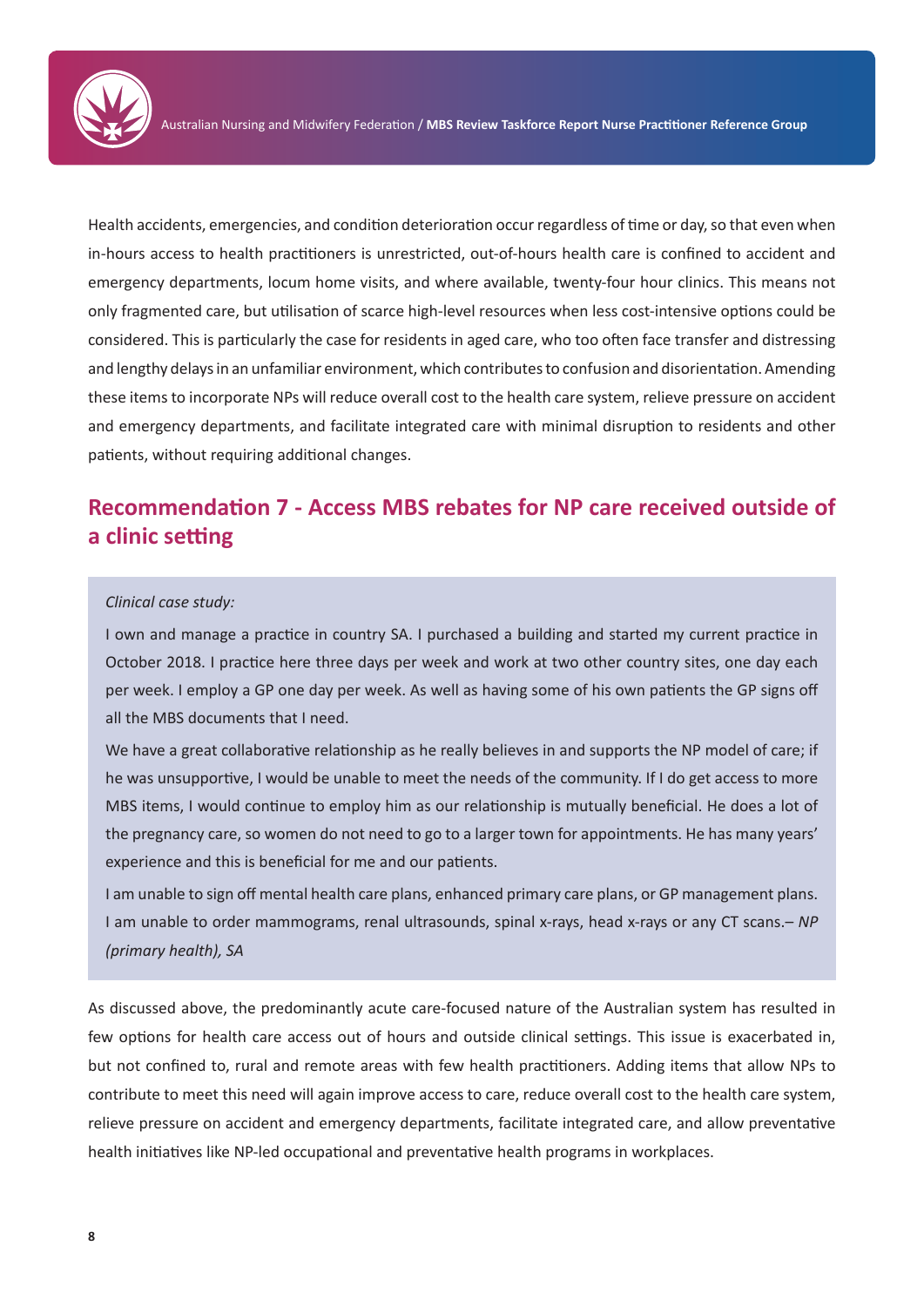

## **Recommendation 8 – Requirement for NPs to form collaborative arrangements**

#### *Clinical case study:*

J came to see me with change in her breast; her GP is male, and she didn't want to see him for women's health issues. I completed the work up with a history and clinical breast exam and, in accordance with national guidelines, needed to refer J for a diagnostic mammogram and ultrasound. As I can't order these myself, I gave her the choice of being referred to my collaborating GP, or to her own GP, for these tests – for which she had to pay another consultation fee.

The ultrasound detected a mass, with a fine needle biopsy recommended. Again, I needed to either get my collaborating GP to request the test, or refer the woman back to her GP and hope the GP will do the follow up. Either way means delay, additional anxiety, and fragmented care for J. – *NP (women's health), NSW*

The requirement for collaboration, as defined in the *National Health (Collaborative arrangements for nurse*  practitioners) Determination 2010<sup>3</sup>, with a medical practitioner is the result of doctor's concerns expressed a decade ago about fragmentation of care based on a limited understanding of NP education, experience and scope of practice. NPs are qualified health practitioners, subject to regulation, and legally accountable for practicing within their scope of practice, which is determined by their education, experience, practice setting, and role. While the underlying premise of mandating this arrangement was to reduce fragmentation of care, safeguard patients, and facilitate collegial professional communication between NPs and their medical colleagues, this has not been the result in practice.

A predicted logistical drawback is that locating available, accessible medical practitioners with whom NPs can create a collaborative arrangement has proven difficult in areas where access to health care practitioners is already reduced, particularly remote and very remote regions. Additionally, as NPs are reliant on the good will of the collaborating medical practitioner, the nature of the relationship places the NP in a dependent position, rather than on an equal professional footing.

<sup>3.</sup> Australian Government - National Health (Collaborative arrangements for nurse practitioners) Determination 2010.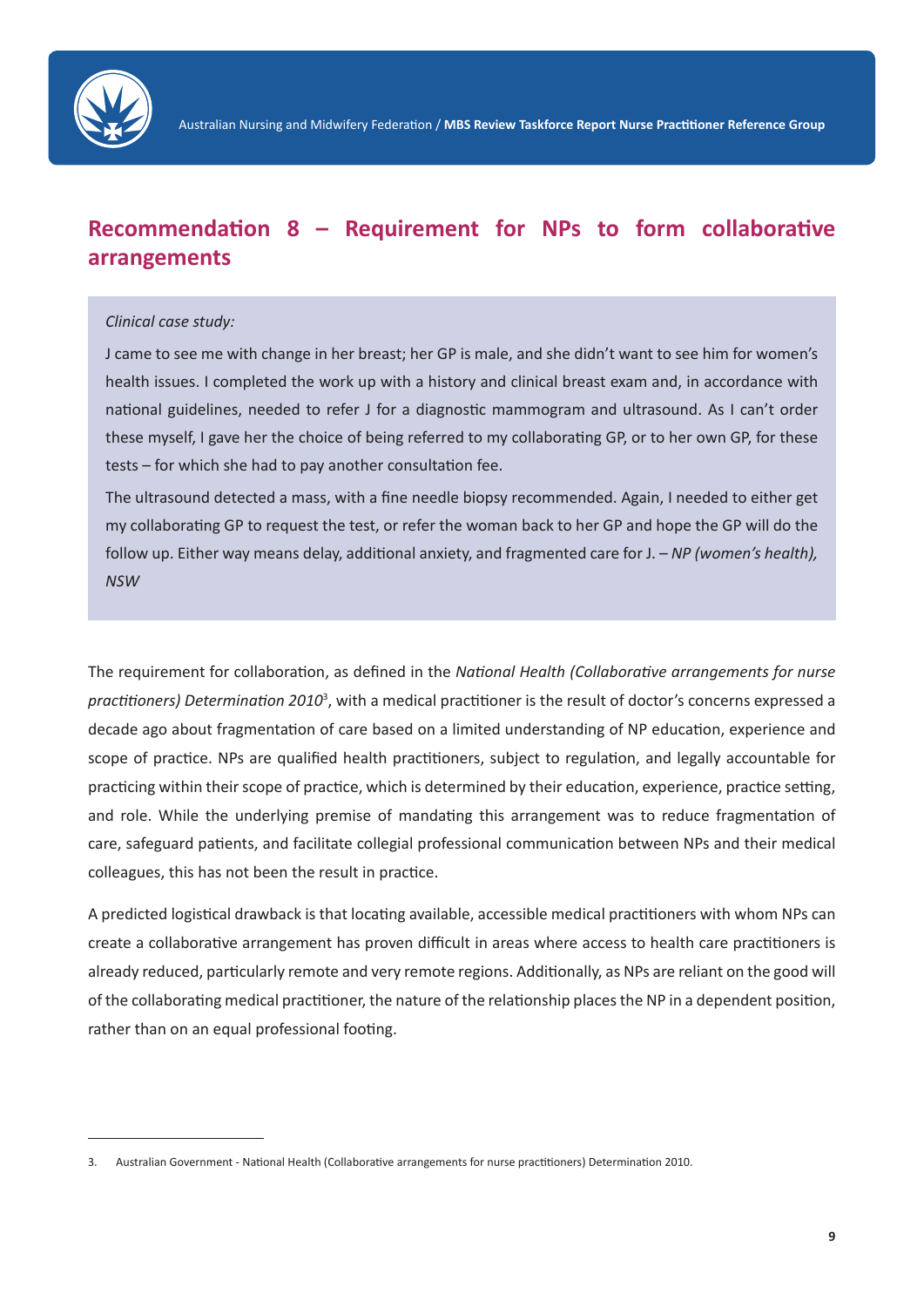

An unintended consequence of this requirement has been that the resulting arrangements are in fact anticollaborative and have not promoted safe practice, genuine collaboration, or appropriate mentorship. This appears to have occurred because the named collaborating medical practitioner has in many cases viewed the arrangement as a formality which, once acknowledged on paper, did not progress to case discussion or mentoring. In other cases the collaborating medical practitioner has interpreted the position as one of supervision, regarding the NP as a subordinate rather than an autonomous health practitioner in their own right, thus reducing their capacity to wholly inhabit the role. This misunderstanding of the intent of a formalised collaboration has had a negative impact on employment arrangements, as some medical practitioners have misconstrued their obligation and determined that they have neither time nor resources to oversee a practitioner from another discipline. The result is that, rather than leading to a mechanism which supports effective liaison between NPs and medical practitioners, the stipulation of mandatory collaboration has led to delays in treatment for patients, reduced utilisation of NPs, and poorer access to care.

Nurses want genuine collaboration, while also working autonomously within a team environment. They recognise that real, meaningful collaboration contributes to better health outcomes for those for whom they provide care. Removing the legislated requirement for a collaborative arrangement will not reduce NPs' willingness to confer with their cross-disciplinary colleagues. Eliminating this provision will, however, contribute to a health care system that is able to capitalise on the full potential of NPs, while also creating an environment that facilitates mutually beneficial, genuine cross-disciplinary consultation, collaboration, and where appropriate, mentorship. Making that change will result in better, more integrated, safer patient care.

## **Recommendation 9 - Remove current restrictions on diagnostic imaging investigations**

#### *Clinical case study:*

One of the treatment options for heavy menstrual bleeding under the national guidelines is a Mirena IUD. I need to work the woman up before recommending this course of treatment, including checking for a cause for the heavy bleeding. The clinical pathway requires a pelvic ultrasound as part of this process, but I can't order one, either then or to check the IUD position if there are any problems following insertion (i.e. to check position or to manage complications such as expulsion, perforation, low lying IUD), and have to refer my patient to a GP at least once. – *NP (women's health), NSW*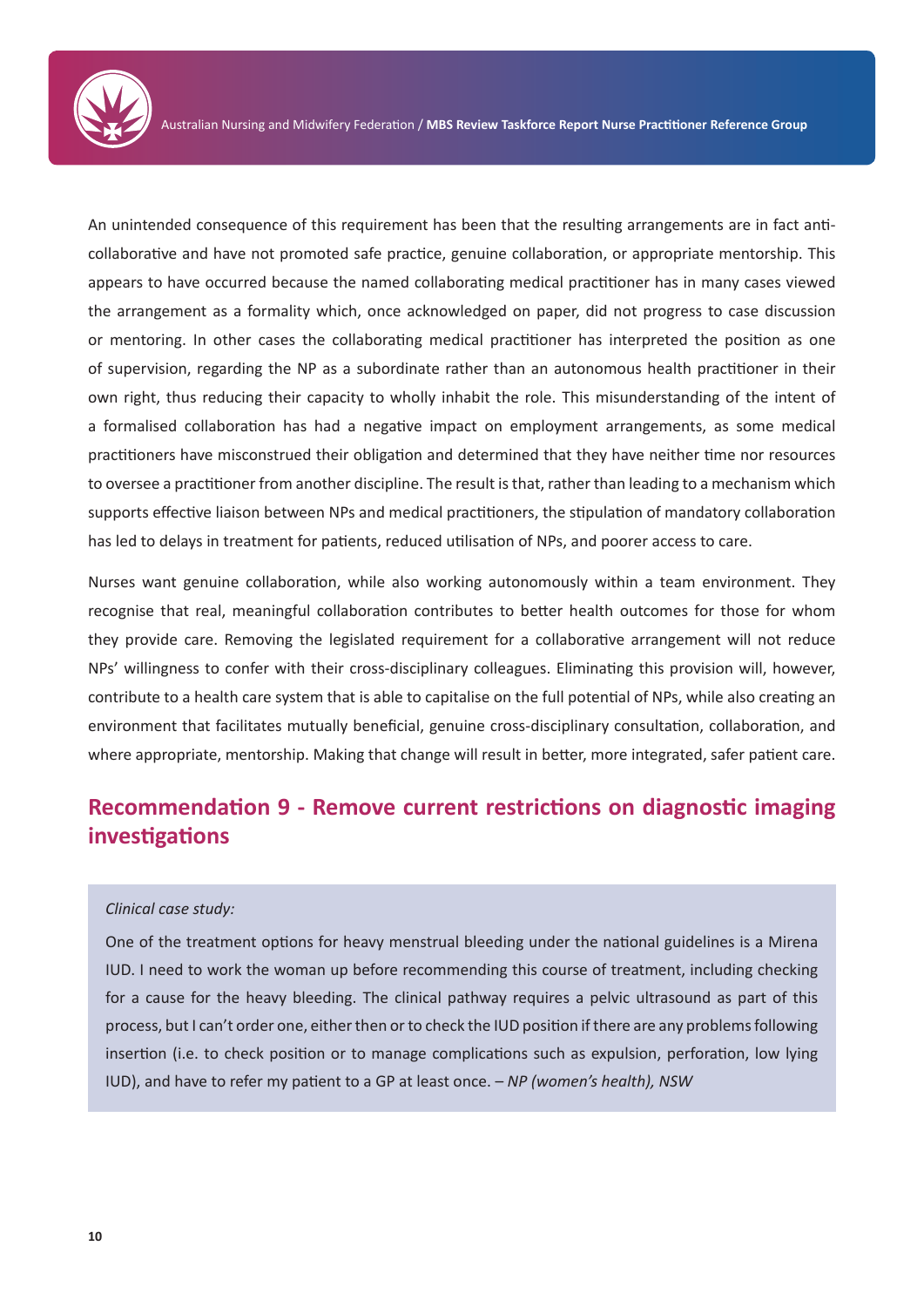

The ANMF unreservedly agrees with the Reference Group that expanding the MBS-rebatable diagnostic imaging items recommended will result in more streamlined care that is more efficient, less onerous for patients, and less costly for the government. There is consistent research demonstrating no significant increase in utilisation of these investigations when indicated by NPs compared with medical practitioners.<sup>4</sup>

… our case study found that existing restrictions on NP access to MBS items for allied health referrals and diagnostic imaging were responsible for duplication of care, interrupted workflows and practice inefficiencies. These issues potentially translate into increasing costs for healthcare provision and would benefit from further review by the Australian Government.<sup>5</sup>

#### **Recommendation 10 - Access MBS rebates for procedures performed by an NP**

#### *Clinical case study:*

Patients have presented to the [after hours] clinic with lacerations; as an NP I can perform suturing but not claim it from Medicare; I have to tell them they can pay the out of pocket expense, or go to the Emergency Department. – *NP, NSW*

#### *Clinical case study:*

The MBS was so restrictive for my NP role that I couldn't function to capacity. I couldn't claim for urinary catheter insertion, pessary insertion, pelvic floor assessment, ultrasound, and I was unable to order a broader range of investigations for my clients. My only item numbers were for length of consult with women paying a gap. – *NP (women's continence service), SA*

Granting NPs access to the recommended MBS items does not extend their scope, but will allow patients to avoid out of pocket expenses associated with these procedures. Cohorting these procedures within NP practice reduces cross-service provision; for example, a NP creating an asthma management and prevention plan is currently hampered by either needing to refer the patient to a medical practitioner, requiring the patient to pay privately for the procedure of spirometry, or performing spirometry without cost.

<sup>4.</sup> e.g. Brown MA and Grimes DE (1995) A meta-analysis of nurse practitioners and nurse midwives in primary care Nursing Research 44(6): 332-9; Kapu AN, Kleinpell R, and Pilon B (2014) Quality and Financial Impact of Adding Nurse Practitioners to Inpatient Care Teams The Journal of Nursing Administration 44(2): 87-96 doi: 10.1097/NNA.0000000000000031; DesRoches CM, Gaudet J, Perloff J, Donelan K, Iezzoni LI, and Buerhaus P (2013) Using Medicare data to assess nurse practitioner–provided care Nursing Outlook 61(6): 400-7 https://doi.org/10.1016/j.outlook.2013.05.005; Hughes DR, Jiang M, and Duszak Jr R (2015) A Comparison of Diagnostic Imaging Ordering Patterns Between Advanced Practice Clinicians and Primary Care Physicians Following Office-Based Evaluation and Management Visits JAMA Internal Medicine. 2015;175(1):101-107. doi:10.1001/ jamainternmed.2014.6349; Katz M (2015) Editor's Note: The Right Care by the Right Clinician JAMA Internal Medicine 175(1):108. doi:10.1001/ jamainternmed.2014.6441

<sup>5.</sup> Helms C, Crookes, C, and Bailey D (2013) Financial viability, benefits and challenges of employing a nurse practitioner in general practice Australian Health Review 39(2) 205-10 https://doi.org/10.1071/AH13231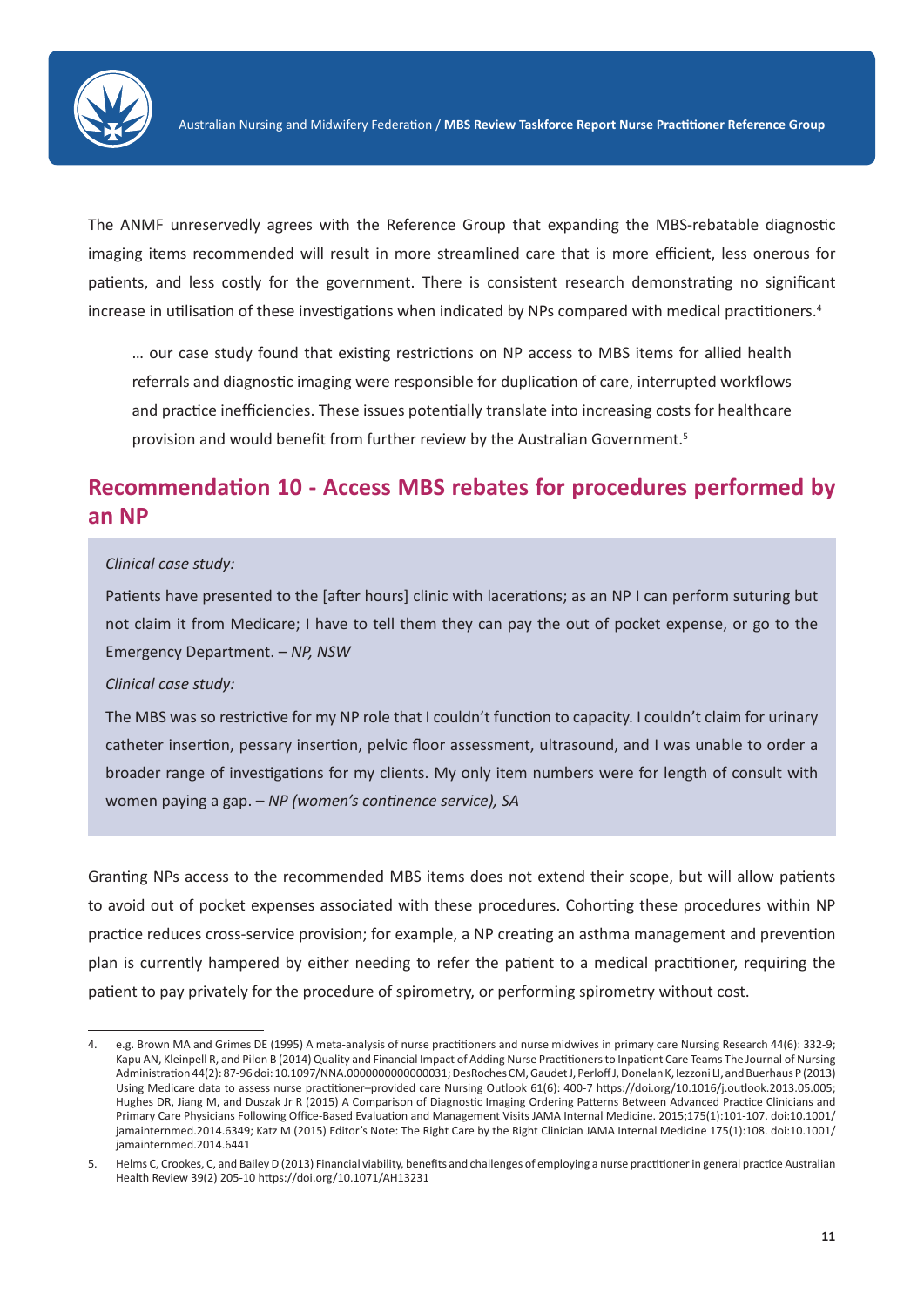

Referral to a medical practitioner means two charges, two attendances (unless a GP is available within a short time span), two assessments, and two sets of documentation; the subsequent out-of-pocket costs will result in some patients not having the necessary test conducted in a reasonable timeframe, if at all; and NPs implementing (without MBS reimbursement) procedures that they are competent to perform results in data gaps, affecting health statistics that contribute to disease management planning, potentially providing a distorted picture of disease incidence and management across the country.

## **Recommendation 11 - Add GPs as eligible participants in NP patient-side telehealth services**

The primary care model promotes a coordinated team approach to health care delivery, of which NPs are one component. While specialists form a necessary component, GPs are an integral part of this multidisciplinary approach and, alongside NPs, are patients' first point of contact for chronic conditions and mental health planning, and most health care encounters. It therefore makes sense to include GPs in NP-led telehealth interactions.

Increasing the eligibility of Aboriginal and Torres Strait Islander peoples to access telehealth regardless of their affiliation with Aboriginal Medical Services or Aboriginal Community Controlled Health Services with a 19(2) exemption will contribute to closing the health outcomes gap between Indigenous and non-Indigenous Australians by making it easier for these individuals to access safe, quality health care regardless of their geographical location or their choice of health service facility.

## **Recommendation 12 - Add patients in community aged care settings to residential aged care telehealth items**

As is evident through testimony and submissions to the Royal Commission, initiatives and support to help older, frail people stay in their homes are an integral part of effective, individualised, safe aged care. Affording this population the opportunity to receive high quality, consistent health care by utilising telehealth mechanisms to accommodate mobility and transport concerns means they not only have equity of access, but are more likely to seek health care review in the earlier stages of emerging or deteriorating conditions. This corresponds with less extensive, expensive, and onerous interventions, including hospitalisation and potential reclassification of care needs.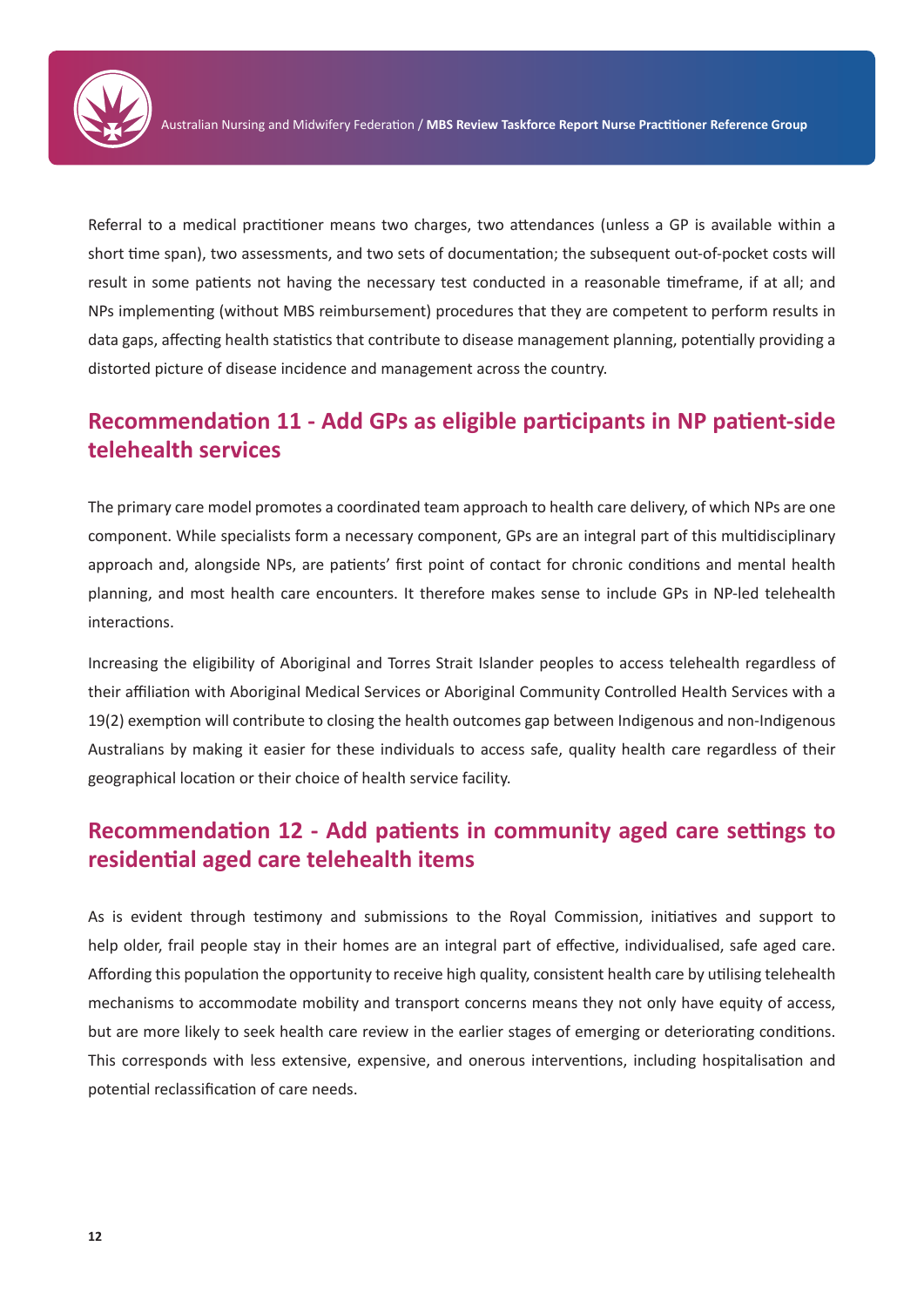

## **Recommendation 13 - New MBS items for direct NP-to-patient telehealth consultations**

#### *Clinical case study:*

I cover a large area of rural NSW, and my patients are often frail, so face-to-face consultations aren't always ideal, or even possible. One of my patients, who I'll call Bob, lives in an aged care community setting. He has metastatic prostate cancer, and managing his symptoms has been tricky. It would be unduly onerous on Bob (and his daughter, who drives him in to town for appointments) to require him to come to me, and it has been more cost-effective for me to waive any reimbursement and review the effectiveness of his interventions though telehealth than to drive two hours each way for a brief consultation. – *NP (palliative care), NSW*

As clearly illustrated in this case study, adding MBS items that allow NPs to consult with patients via videoconferencing will contribute to better health care outcomes, particularly for patients who are geographically isolated or physically incapacitated and would therefore have difficulty attending a face-toface appointment.

## **Recommendation 14 - Allow telehealth consultations to take place via telephone where clinically appropriate**

The advent of telehealth has substantially improved the capacity for Australia's health care practitioners to deliver safe, cost-effective, timely care to populations who previously had difficulty seeing a clinician, and therefore often delayed seeking help until their conditions had significantly worsened. It is unfortunately the case that for many of these people, the same geographic or financial isolation that contributes to poorer health access and poorer outcomes also manifests as reduced technological access, related to cost, internet reliability, access to the required infrastructure, and/or proficiency in using the equipment and programs required.

As the report notes, there are other instances where the capacity for NPs to use audio-only communication will facilitate integrated care, including patient reporting on the effectiveness of an intervention, direction or clarification, and triage.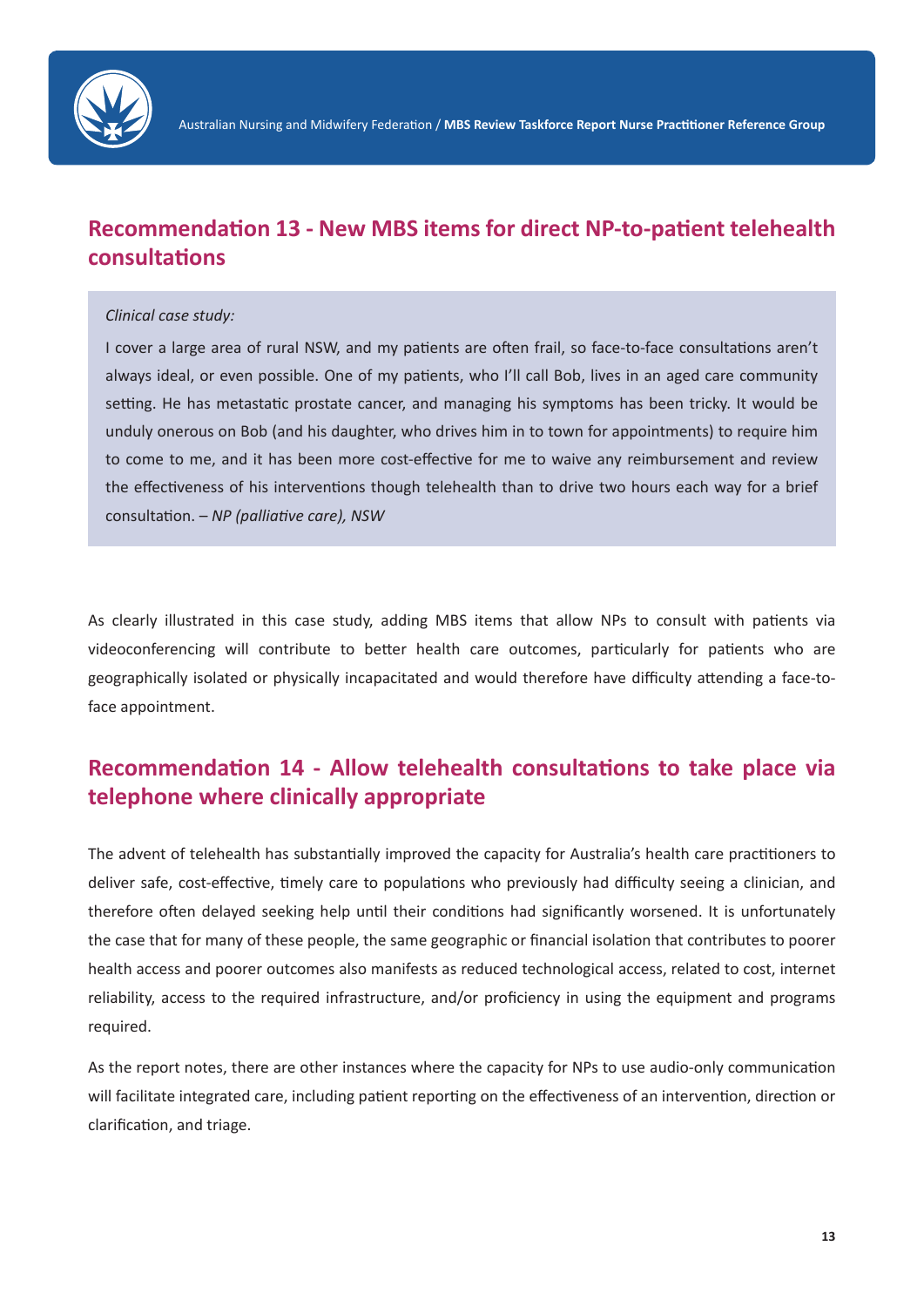

Australian Nursing and Midwifery Federation / **MBS Review Taskforce Report Nurse Practitioner Reference Group**

## **Additional comments**

*NB:* the greater than/less than signs in the consultation time graph on p. 38 of the report are reversed.

In addition to the commentary provided above, the ANMF has taken note of the following feedback from our members:

#### *Clinical observation:*

The inability to refer to allied health practitioners outside of the health department without getting a GP referral is really frustrating for those needing to see a psychologist for counselling at a rate my clients can afford. – *NP (mental health), NSW*

This, in conjunction with the observation by Helms et al. cited in our support of recommendation 9, is the basis for recommendation of an additional change to the MBS: that allied health practitioners be able to claim for review of and interventions for patients referred by NPs. While this is not an aspect of the MBS that affects NPs financially, it directly affects their patients access to health care, and is therefore within the purview of the Reference Group.

Making this change will reduce the current issues resulting from NPs needing to send patients to GPs for allied health referrals, which include duplication of assessment, health practitioner workload, unnecessary cost in both time and money to the patient and the health care system, and delay in accessing appropriate treatment.